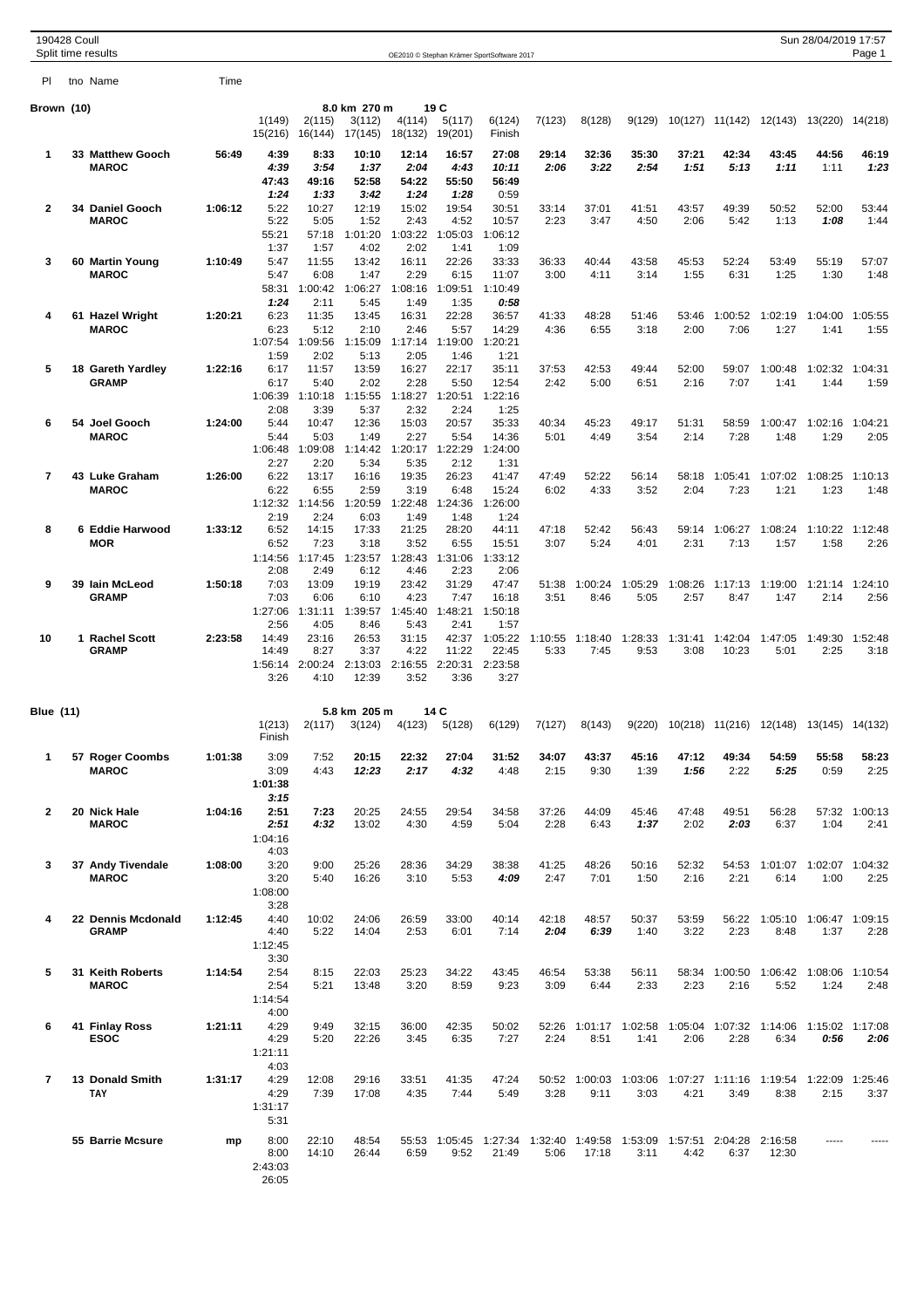|                  | 190428 Coull | Split time results                     |         |                                 |                |                        |                |                  | OE2010 © Stephan Krämer SportSoftware 2017 |                 |                                                 |                  |                                 |                         |                                         | Sun 28/04/2019 17:57 | Page 2 |
|------------------|--------------|----------------------------------------|---------|---------------------------------|----------------|------------------------|----------------|------------------|--------------------------------------------|-----------------|-------------------------------------------------|------------------|---------------------------------|-------------------------|-----------------------------------------|----------------------|--------|
| PI               |              | tno Name                               | Time    |                                 |                |                        |                |                  |                                            |                 |                                                 |                  |                                 |                         |                                         |                      |        |
| <b>Blue (11)</b> |              |                                        |         |                                 |                | 5.8 km 205 m           |                | 14 C             | (cont.)                                    |                 |                                                 |                  |                                 |                         |                                         |                      |        |
|                  |              |                                        |         | 1(213)<br>Finish                | 2(117)         | 3(124)                 | 4(123)         | 5(128)           | 6(129)                                     | 7(127)          | 8(143)                                          | 9(220)           |                                 |                         | 10(218) 11(216) 12(148) 13(145) 14(132) |                      |        |
|                  |              | <b>51 Nick Collins</b><br><b>MAROC</b> | mp      | 4:16<br>4:16                    | 10:17<br>6:01  | 24:57<br>14:40         | 30:19<br>5:22  | 36:27<br>6:08    | 42:15<br>5:48                              | 46:35<br>4:20   | -----                                           |                  |                                 |                         |                                         |                      |        |
|                  |              | 14 Paul Chapman<br><b>MAROC</b>        | dnf     | 2:59<br>2:59                    | 8:39<br>5:40   | 23:08<br>14:29         | 27:46<br>4:38  |                  |                                            |                 |                                                 |                  |                                 |                         |                                         |                      |        |
|                  |              | 23 Murray Anderson<br><b>GRAMP</b>     | dns     |                                 |                |                        |                |                  |                                            |                 |                                                 |                  |                                 |                         |                                         |                      |        |
| Green (18)       |              |                                        |         | 1(213)                          | 2(215)         | 3.4 km 160 m<br>3(150) | 4(142)         | 12C<br>5(143)    | 6(220)                                     | 7(218)          | 8(216)                                          | 9(148)           |                                 | 10(145) 11(132)         | 12(204)                                 | Finish               |        |
| 1                |              | 8 Greig Anderson                       | 42:19   | 3:56                            | 7:54           | 10:40                  | 17:45          | 21:59            | 24:01                                      | 26:18           | 28:34                                           | 34:37            | 36:28                           | 38:43                   | 40:04                                   | 42:19                |        |
| 2                |              | <b>MAROC</b><br>27 Jeremy Huthwaite    | 46:42   | 3:56<br>3:11                    | 3:58<br>11:37  | 2:46<br>15:13          | 7:05<br>22:00  | 4:14<br>24:04    | 2:02<br>26:20                              | 2:17<br>29:04   | 2:16<br>31:38                                   | 6.03<br>38:28    | 1:51<br>39:38                   | 2:15<br>42:30           | 1:21<br>43:57                           | 2:15<br>46:42        |        |
| 3                |              | <b>GRAMP</b><br>40 Eric Lovie          | 48:22   | 3:11<br>4:01                    | 8:26<br>9:30   | 3:36<br>12:51          | 6:47<br>19:52  | 2:04<br>21:53    | 2:16<br>24:24                              | 2:44<br>27:33   | 2:34<br>30:32                                   | 6:50<br>37:23    | 1:10<br>39:10                   | 2:52<br>42:50           | 1:27<br>45:29                           | 2:45<br>48:22        |        |
| 4                |              | <b>GRAMP</b><br>56 Amber Graham        | 49:14   | 4:01<br>3:25                    | 5:29<br>11:10  | 3:21<br>15:23          | 7:01<br>26:11  | 2:01<br>29:05    | 2:31<br>30:46                              | 3:09<br>33:15   | 2:59<br>35:21                                   | 6:51<br>42:32    | 1:47<br>43:33                   | 3:40<br>46:14           | 2:39<br>47:07                           | 2:53<br>49:14        |        |
|                  |              | <b>MAROC</b>                           |         | 3:25<br>13:22<br>$*132$         | 7:45           | 4:13                   | 10:48          | 2:54             | 1:41                                       | 2:29            | 2:06                                            | 7:11             | 1:01                            | 2:41                    | 0:53                                    | 2:07                 |        |
| 5                |              | 28 Clare Whitehead<br><b>MAROC</b>     | 53:43   | 4:02<br>4:02                    | 9:23<br>5:21   | 13:07<br>3:44          | 24:17<br>11:10 | 26:16<br>1:59    | 28:33<br>2:17                              | 33:20<br>4:47   | 37:20<br>4:00                                   | 45:06<br>7:46    | 46:57<br>1:51                   | 50:16<br>3:19           | 51:36<br>1:20                           | 53:43<br>2:07        |        |
| 6                |              | 58 Trish Coombs                        | 55:55   | 6:18                            | 12:13          | 15:42                  | 23:07          | 25:22            | 27:51                                      | 31:13           | 34:07                                           | 41:35            | 45:15                           | 49:45                   | 51:46                                   | 55:55                |        |
| $\overline{7}$   |              | <b>MAROC</b><br>10 Neil McLean         | 56:55   | 6:18<br>4:11                    | 5:55<br>10:30  | 3:29<br>14:40          | 7:25<br>26:25  | 2:15<br>28:34    | 2:29<br>30:53                              | 3:22<br>33:55   | 2:54<br>36:59                                   | 7:28<br>45:18    | 3:40<br>47:15                   | 4:30<br>51:18           | 2:01<br>52:50                           | 4:09<br>56:55        |        |
| 8                |              | <b>GRAMP</b><br>35 Katja Neumann       | 57:38   | 4:11<br>4:21                    | 6:19<br>10:46  | 4:10<br>15:29          | 11:45<br>23:07 | 2:09<br>25:39    | 2:19<br>28:08                              | 3:02<br>31:43   | 3:04<br>34:36                                   | 8:19<br>47:00    | 1:57<br>49:03                   | 4:03<br>52:12           | 1:32<br>54:03                           | 4:05<br>57:38        |        |
| 9                |              | <b>MAROC</b><br>5 Laura Farquharson    | 57:56   | 4:21<br>4:54                    | 6:25<br>11:24  | 4:43<br>15:14          | 7:38<br>22:50  | 2:32<br>25:17    | 2:29<br>28:34                              | 3:35<br>32:50   | 2:53<br>36:16                                   | 12:24<br>45:38   | 2:03<br>48:31                   | 3:09<br>52:18           | 1:51<br>54:09                           | 3:35<br>57:56        |        |
| 10               |              | <b>GRAMP</b><br>49 Phil Campbell       | 1:02:55 | 4:54<br>6:38                    | 6:30<br>11:50  | 3:50<br>16:33          | 7:36<br>24:02  | 2:27<br>27:03    | 3:17<br>30:48                              | 4:16<br>33:58   | 3:26<br>44:34                                   | 9:22<br>50:41    | 2:53<br>53:26                   | 3:47<br>56:41           | 1:51<br>58:47                           | 3:47<br>1:02:55      |        |
| 11               |              | <b>MOR</b><br>42 Heidi Ross            | 1:04:42 | 6:38<br>4:18                    | 5:12<br>20:36  | 4:43<br>23:48          | 7:29<br>32:35  | 3:01<br>34:32    | 3:45<br>37:12                              | 3:10<br>40:45   | 10:36<br>43:58                                  | 6:07<br>51:43    | 2:45<br>54:47                   | 3:15<br>59:28           | 2:06<br>1:01:03                         | 4:08<br>1:04:42      |        |
| 12               |              | <b>ESOC</b>                            | 1:06:02 | 4:18<br>6:49                    | 16:18<br>13:58 | 3:12<br>18:12          | 8:47<br>27:52  | 1:57<br>31:23    | 2:40<br>35:22                              | 3:33<br>39:11   | 3:13<br>42:44                                   | 7:45<br>51:45    | 3:04<br>53:43                   | 4:41<br>59:32           | 1:35<br>1:01:38                         | 3:39<br>1:06:02      |        |
|                  |              | 12 Peter Craig<br><b>MAROC</b>         |         | 6:49                            | 7:09           | 4:14                   | 9:40           | 3:31             | 3:59                                       | 3:49            | 3:33                                            | 9:01             | 1:58                            | 5:49                    | 2:06                                    | 4:24                 |        |
| 13               |              | 32 Caz Dudley<br><b>MAROC</b>          | 1:11:20 | 4:28<br>4:28                    | 20:08<br>15:40 | 23:46<br>3:38          | 35:13<br>11:27 | 38:04<br>2:51    | 44:05<br>6:01                              | 48:17<br>4:12   | 51:24<br>3:07                                   | 59:10<br>7:46    | 1:00:54<br>1:44                 | 1:05:21<br>4:27         | 1:07:07<br>1:46                         | 1:11:20<br>4:13      |        |
| 14               |              | 19 Helen Rowlands<br><b>GRAMP</b>      | 1:13:29 | 4:28<br>4:28                    | 10:50<br>6:22  | 21:44<br>10:54         | 34:27<br>12:43 | 37:33<br>3:06    | 40:26<br>2:53                              | 44:22<br>3:56   | 48:42<br>4:20                                   | 57:24<br>8:42    | 2:22                            | 4:24                    | 59:46 1:04:10 1:06:37 1:13:29<br>2:27   | 6:52                 |        |
| 15               |              | 36 Jacqui Chapman<br><b>MAROC</b>      | 1:54:16 | 6:59<br>6:59<br>21:41<br>$*132$ | 15:49<br>8:50  | 24:55<br>9:06          | 57:08<br>32:13 | 1:01:49<br>4:41  | 1:07:06<br>5:17                            | 1:12:29<br>5:23 | 1:18:05<br>5:36                                 | 1:29:51<br>11:46 | 1:34:43<br>4:52                 | 1:41:56<br>7:13         | 1:48:26<br>6:30                         | 1:54:16<br>5:50      |        |
|                  |              | 44 Patricia Graham<br><b>MAROC</b>     | mp      | 9:56<br>9:56                    | 17:01<br>7:05  | 21:21<br>4:20          | 31:53<br>10:32 | 36:38<br>4:45    | 42:19<br>5:41                              | 47:28<br>5:09   | -----                                           | 1:00:44<br>13:16 | 2:57                            | 1:03:41 1:10:26<br>6:45 | 1:13:01<br>2:35                         | 1:17:35<br>4:34      |        |
|                  |              | 21 Matt Parkes                         | dns     |                                 |                |                        |                |                  |                                            |                 |                                                 |                  |                                 |                         |                                         |                      |        |
|                  |              | 29 Ranolph Whitehead<br><b>MAROC</b>   | dns     |                                 |                |                        |                |                  |                                            |                 |                                                 |                  |                                 |                         |                                         |                      |        |
|                  |              | Light Green (14)                       |         | 1(207)                          | 2(119)         | 3.0 km 100 m<br>3(117) | 4(149)         | 10C<br>5(115)    | 6(110)                                     | 7(208)          | 8(209)                                          |                  | 9(113) 10(114)                  | Finish                  |                                         |                      |        |
| 1                |              | 2 Blair Garrett<br><b>MAROC</b>        | 53:36   | 4:55                            | 9:46<br>4:51   | 13:45<br>3:59          | 21:21<br>7:36  | 32:59            | 35:41                                      | 41:22<br>5:41   | 44:58<br>3:36                                   | 49:46<br>4:48    | 52:27<br>2:41                   | 53:36<br>1:09           |                                         |                      |        |
| 2                |              | 7 Margaret Dearman                     | 1:09:18 | 4:55<br>7:58                    | 15:26          | 20:13                  | 26:04          | 11:38<br>40:15   | 2:42<br>45:24                              | 51:28           | 55:50                                           | 1:01:34          |                                 | 1:06:37 1:09:18         |                                         |                      |        |
| 3                |              | <b>MOR</b><br>3 Morven Farquharso      | 1:12:52 | 7:58<br>5:42                    | 7:28<br>12:11  | 4:47<br>17:10          | 5:51<br>23:09  | 14:11<br>34:50   | 5:09<br>39:13                              | 6:04<br>48:15   | 4:22<br>1:00:55                                 | 5:44<br>1:06:38  | 5:03                            | 2:41<br>1:10:42 1:12:52 |                                         |                      |        |
| 4                |              | <b>GRAMP</b><br>4 Kirsty Farquharson   | 1:16:21 | 5:42<br>8:41                    | 6:29<br>15:42  | 4:59<br>20:40          | 5:59<br>26:39  | 11:41<br>38:23   | 4:23<br>42:45                              | 9:02<br>52:08   | 12:40<br>1:04:24                                | 5:43<br>1:10:05  | 4:04                            | 2:10<br>1:14:24 1:16:21 |                                         |                      |        |
| 5                |              | <b>GRAMP</b><br>38 Yann Newey          | 1:23:27 | 8:41<br>7:47                    | 7:01<br>13:09  | 4:58<br>20:38          | 5:59<br>33:51  | 11:44<br>44:07   | 4:22<br>1:00:34                            | 9:23<br>1:07:25 | 12:16<br>1:11:14                                | 5:41<br>1:17:38  | 4:19                            | 1:57<br>1:22:01 1:23:27 |                                         |                      |        |
| 6                |              | <b>MAROC</b><br>11 Marjory Craig       | 1:28:28 | 7:47<br>10:04                   | 5:22<br>17:48  | 7:29<br>23:43          | 13:13<br>30:49 | 10:16<br>48:02   | 16:27<br>53:45                             | 6:51<br>1:00:24 | 3:49<br>1:11:28                                 | 6:24<br>1:20:45  | 4:23                            | 1:26<br>1:25:53 1:28:28 |                                         |                      |        |
| $\overline{7}$   |              | <b>MAROC</b><br>47 Farran McLean       | 1:34:03 | 10:04<br>8:34                   | 7:44<br>20:56  | 5:55<br>24:35          | 7:06<br>32:16  | 17:13<br>51:10   | 5:43<br>1:05:11                            | 6:39<br>1:11:07 | 11:04<br>1:15:42                                | 9:17             | 5:08<br>1:22:12 1:28:24 1:34:03 | 2:35                    |                                         |                      |        |
|                  |              | <b>MOR</b>                             |         | 8:34                            | 12:22          | 3:39                   | 7:41           | 18:54            | 14:01                                      | 5:56            | 4:35                                            | 6:30             | 6:12                            | 5:39                    |                                         |                      |        |
| 8                |              | 50 Lynn Collins<br><b>MAROC</b>        | 2:17:44 | 17:49<br>17:49                  | 29:01<br>11:12 | 38:08<br>9:07          | 49:16<br>11:08 | 1:26:49<br>37:33 | 1:33:00<br>6:11                            | 14:44           | 1:47:44 1:55:16 2:10:30 2:14:45 2:17:44<br>7:32 | 15:14            | 4:15                            | 2:59                    |                                         |                      |        |
| 9                |              | 52 Sarah & Paul Hamm                   | 2:17:46 | 17:50<br>17:50                  | 28:46<br>10:56 | 38:00<br>9:14          | 49:11<br>11:11 | 37:31            | 1:26:42 1:33:01<br>6:19                    | 14:36           | 1:47:37 1:55:09<br>7:32                         | 15:54            | 2:11:03 2:14:57 2:17:46<br>3:54 | 2:49                    |                                         |                      |        |
|                  |              | 45 Michael Forsyth<br><b>GRAMP</b>     | mp      | 6:18<br>6:18                    | 13:25<br>7:07  | 17:36<br>4:11          | 23:15<br>5:39  | 41:48<br>18:33   | $- - - - -$                                | $- - - - -$     | 49:15<br>7:27                                   | $- - - - -$      | -----                           | 54:22<br>5:07           |                                         |                      |        |